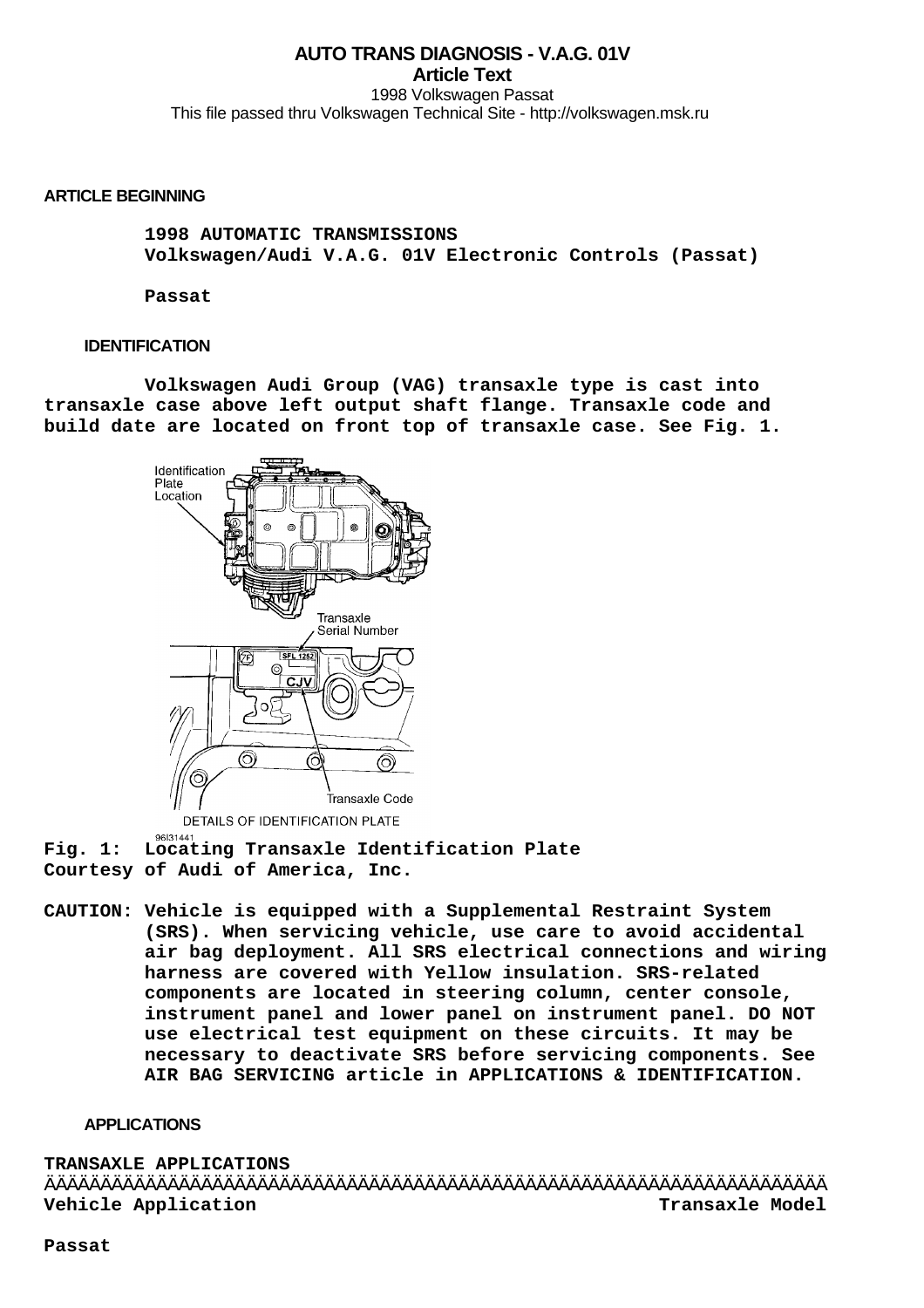**1.8L ................................................. (1) 01V.DDT 2.8L ................................................. (2) 01V.DRD (1) - From 4/97, 3.09 differential gearing. (2) - From 8/97, 2.72 differential gearing.** ÄÄÄÄÄÄÄÄÄÄÄÄÄÄÄÄÄÄÄÄÄÄÄÄÄÄÄÄÄÄÄÄÄÄÄÄÄÄÄÄÄÄÄÄÄÄÄÄÄÄÄÄÄÄÄÄÄÄÄÄÄÄÄÄÄÄÄÄÄÄ

## **DESCRIPTION & OPERATION**

#### **TRANSAXLE**

 **Transaxle includes a 5-speed automatic transmission, a torque converter with clutch, a final drive and solenoid-operated valve body. Under normal conditions, all shifts are controlled by a Transaxle Control Module (TCM), 5th gear is an overdrive gear. The electronic control consists of a TCM (attached to the brake pedal bracket), control solenoids, various sensors and switches. The control solenoids direct oil pressure inside the valve body. The TCM monitors input and output signals. If electrical problems occur, TCM will record faults in TCM memory and may go into fail-safe mode. The TCM memory can only be read on VAG Tester (1551). The TCM also controls shift-lock system. This system locks the gear selector in Park or Neutral unless the brake pedal is pushed down. The TCM uses a shift-lock control relay to release a gear-selector mounted solenoid. See VOLKSWAGEN SHIFT INTERLOCK SYSTEMS article.**

#### **TROUBLE SHOOTING**

## MECHANICAL & ELECTRICAL CHECKS

**CAUTION: When battery is disconnected, Transmission Control Module (TCM) must be reset to Basic Setting using VAG Tester (1551).**

 **If gear selector is stuck in Park or Neutral, see VOLKSWAGEN SHIFT INTERLOCK SYSTEMS article. If gear positions are missing, shift quality is poor or no shifts are possible, ensure all electrical connections are okay and fluid level is correct. Check for Diagnostic Trouble Codes (DTC).**

# FAIL-SAFE FUNCTION

 **When one or more components or sensors fail, the TCM will substitute functions and continue to operate. If a critical component fails, and the TCM is active, transmission will shift into 4th gear with torque converter clutch disengaged and entire gear display will light. Reverse can be engaged and selector lock will not work. If a critical component fails, and the TCM is inactive, symptoms will be the same, but OBD codes cannot be accessed.**

SHIFT LOCK SYSTEM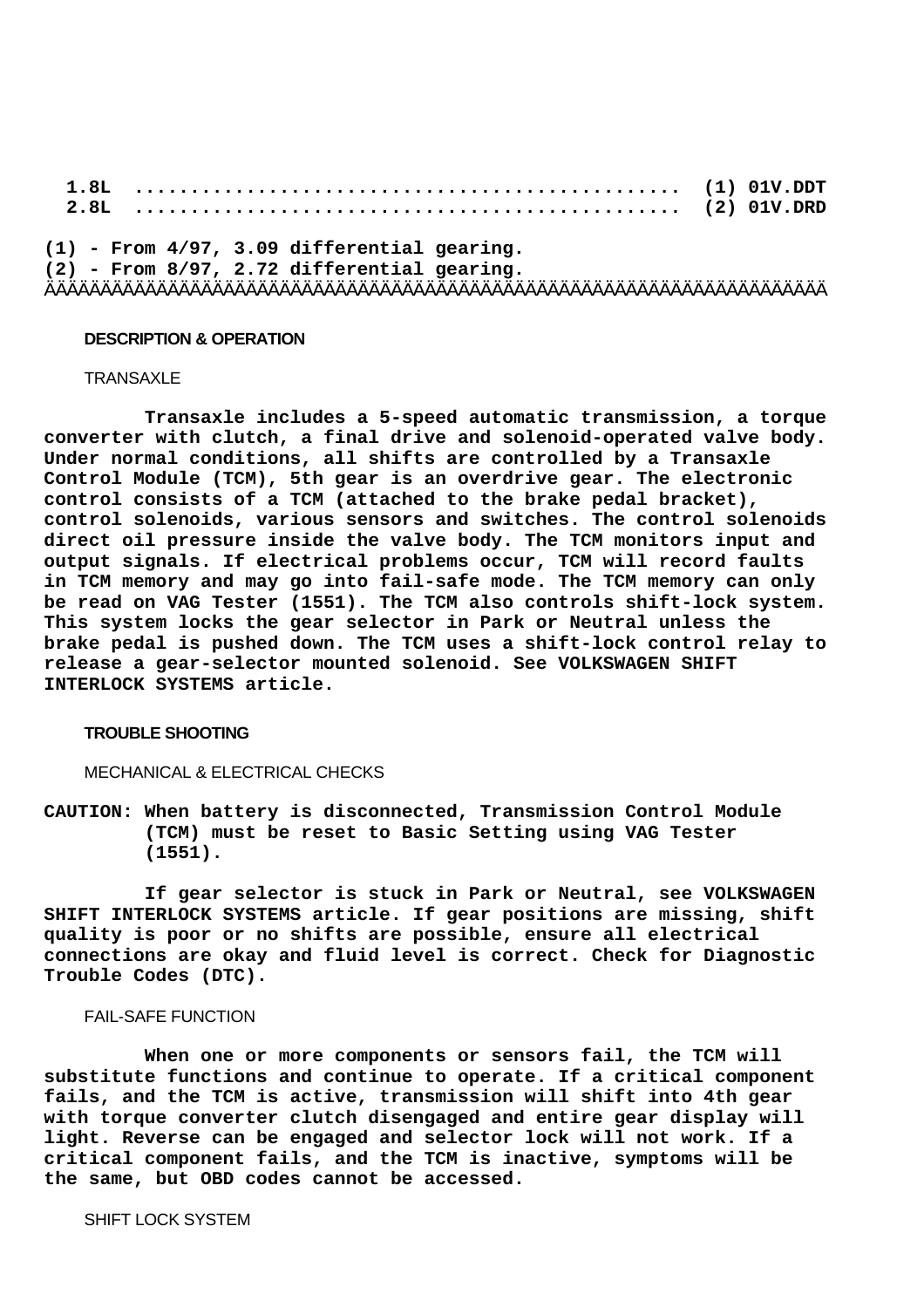## **Functional Check**

 **1) With ignition key removed, ensure gear selector cannot be moved from Park. Insert key in ignition switch. Turn ignition on. Ensure gear selector can only be moved with brake pedal pressed down. Move gear selector to Neutral position. Without pressing brake pedal, ensure gear selector cannot move out of Neutral.**

 **2) Press brake pedal down. Ensure it is now possible to move gear selector. If shift lock system does not operate as described, check electrical system of shift lock system with VAG Tester (1551). If tester is not available, see testing information under ELECTRONIC SELF-DIAGNOSTICS. See Figs. 4-10.**

 **3) If any problems are found, service harness or components. If shift lock system still does not operate correctly, check for worn or damaged parts and replace as necessary. See Fig. 2. If no problems are found, TCM may be defective.**



**Fig. 2: Exploded View Of Shift Lock & Gear Selector Console Assembly Courtesy of Audi of America, Inc.**

## **ELECTRONIC SELF-DIAGNOSTICS**

 **1) Electronic control consists of TCM (attached to brake**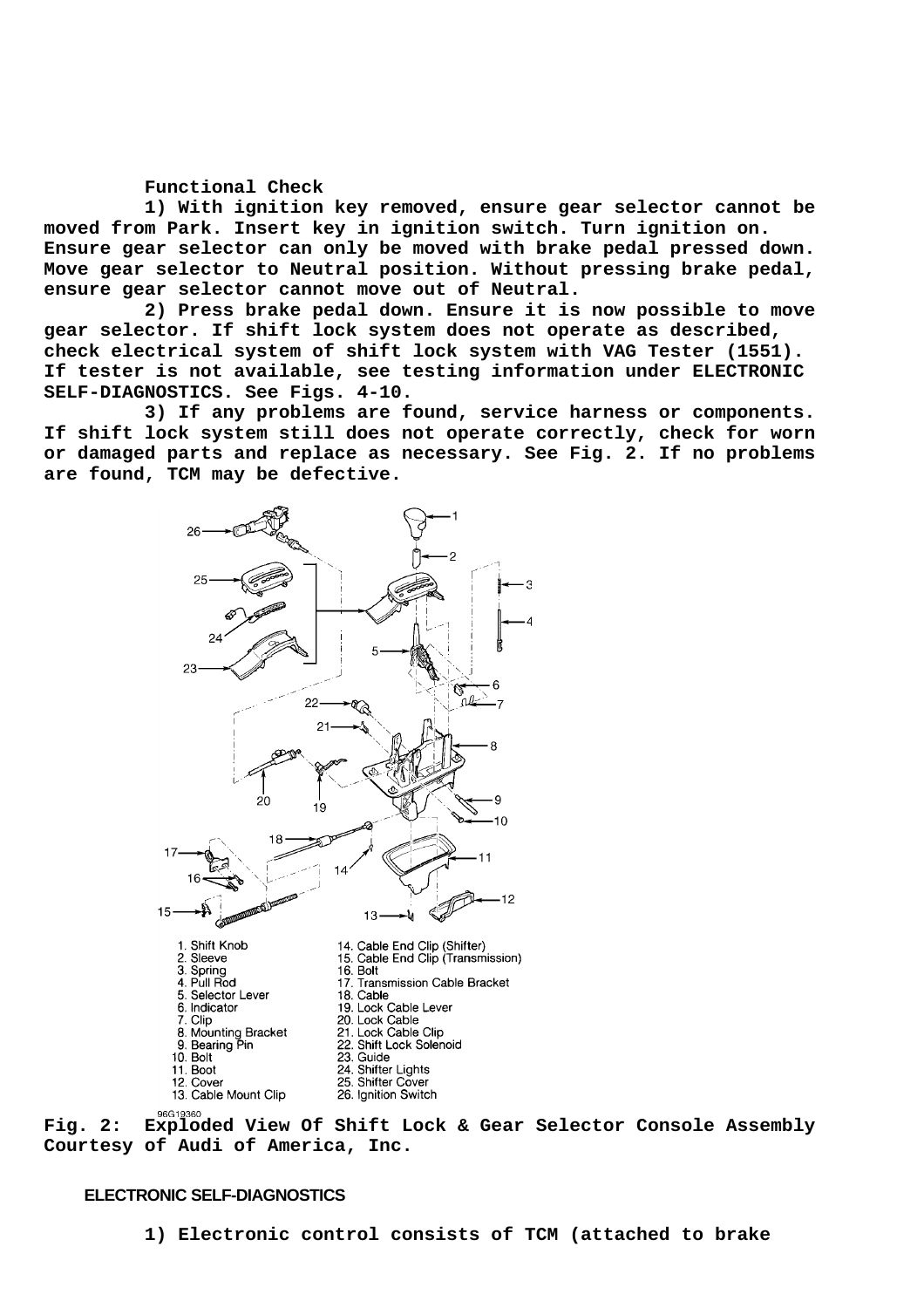**pedal bracket), control solenoids and various sensors and switches. TCM monitors input and output signals. If TCM detects problems in transaxle-related circuits or devices, TCM may record a trouble code in memory. To obtain trouble codes, use VAG Tester (1551). See Fig. 3.**

 **2) All trouble code and related testing information is contained in tester. See DIAGNOSTIC TROUBLE CODE (DTC) DEFINITIONS table. If tester is not available, turn ignition off. Disconnect TCM harness connector. Install Back-Probe Harness (VAG 1598) and 88-Pin Adapter (1598/20) between TCM and TCM harness.**

 **3) Measure voltage and resistance between specified terminals of TCM connector. See Figs. 4-10. If problem is found, service harness or component(s). If no problem is found, TCM may be defective. All testing should be done with components at ambient temperature. All resistance testing is done with Back-Probe Harness (VAG 1598) disconnected. All voltage testing is done with Back-Probe Harness (VAG 1598) connected.**

**DIAGNOSTIC TROUBLE CODE (DTC) DEFINITIONS** ÄÄÄÄÄÄÄÄÄÄÄÄÄÄÄÄÄÄÄÄÄÄÄÄÄÄÄÄÄÄÄÄÄÄÄÄÄÄÄÄÄÄÄÄÄÄÄÄÄÄÄÄÄÄÄÄÄÄÄÄÄÄÄÄÄÄÄÄÄÄ **VAG DTC Definition**

| 00000 | No Communication With TCM                     |
|-------|-----------------------------------------------|
| 00258 | Solenoid Valve No. 1                          |
| 00260 | Solenoid Valve No. 2                          |
| 00262 | Solenoid Valve No.<br>$\overline{\mathbf{3}}$ |
| 00264 | Solenoid Valve No.<br>$\overline{4}$          |
| 00266 | Solenoid Valve No. 5                          |
| 00268 | Solenoid Valve No. 6                          |
| 00270 | Solenoid Valve No. 7                          |
| 00293 | Transmission Range Switch                     |
| 00296 |                                               |
| 00297 | Output Speed Sensor (VSS)                     |
|       |                                               |
| 00300 | Transmission Temperature Sensor               |
| 00518 | TPS Out Of Range                              |
| 00526 |                                               |
| 00529 | RPM Information Missing                       |
| 00532 | Supply Battery Voltage Low                    |
| 00543 | RPM Information Maximum Exceeded              |
| 00545 | Engine/Transmission Electrical Connection     |
| 00549 |                                               |
| 00638 | Engine/Transmission Electrical Connection     |
|       | (Terminal No. 2 Or No. 30)                    |
| 00652 | Incorrect Gear Ratio                          |
| 01192 | Torque Converter Clutch RPM Deviation         |
| 01236 |                                               |
| 17101 | Turbine Input Speed Sensor                    |
| 18141 |                                               |
| 18147 | Tiptronic Switch, Up                          |
| 18152 | Tiptronic<br>Switch, Recognition              |
| 18192 | High/Downshift Wire                           |
| 18193 | High/Downshift Wire                           |
| 65535 | TCM Faulty                                    |
|       |                                               |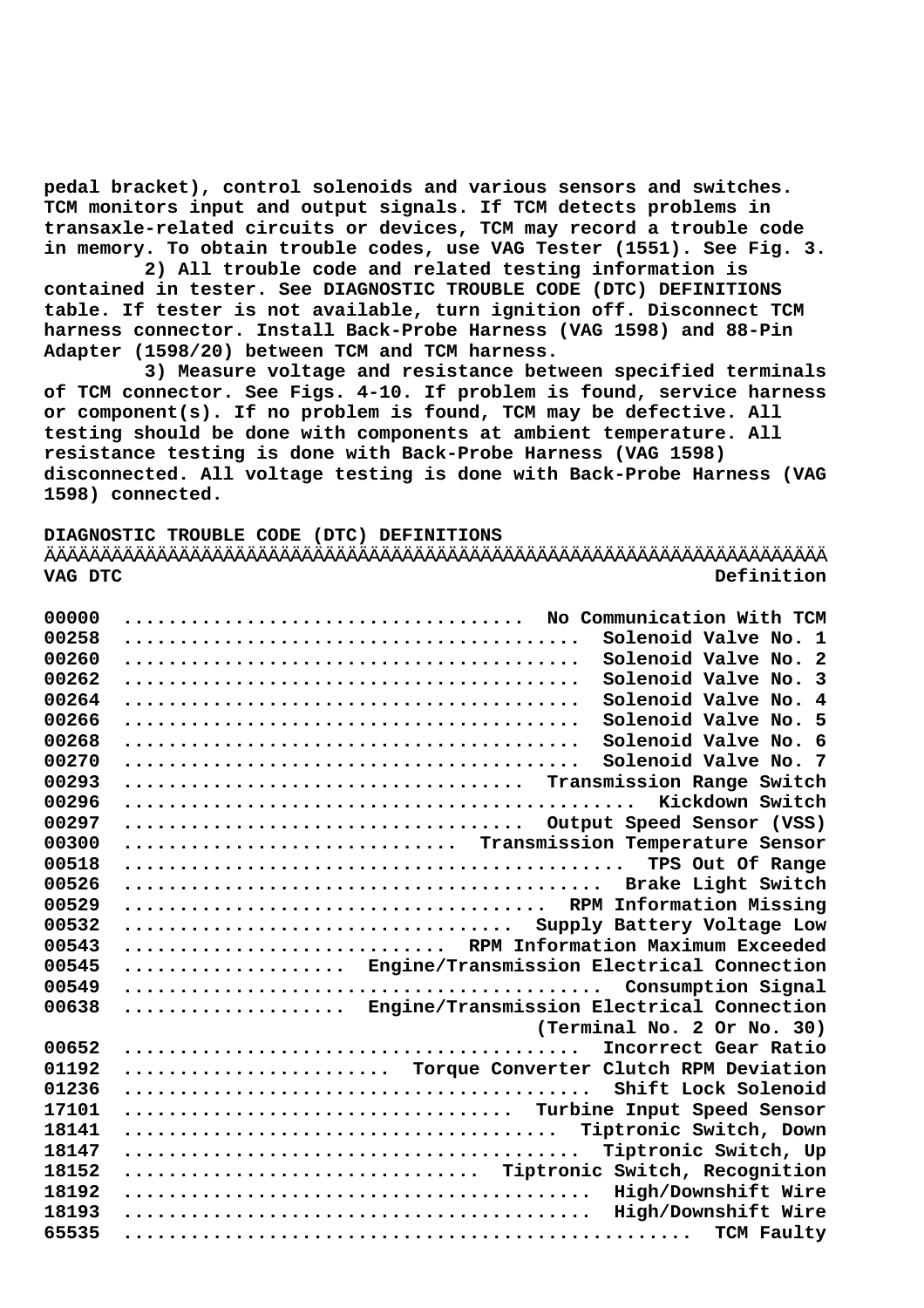# ÄÄÄÄÄÄÄÄÄÄÄÄÄÄÄÄÄÄÄÄÄÄÄÄÄÄÄÄÄÄÄÄÄÄÄÄÄÄÄÄÄÄÄÄÄÄÄÄÄÄÄÄÄÄÄÄÄÄÄÄÄÄÄÄÄÄÄÄÄÄ

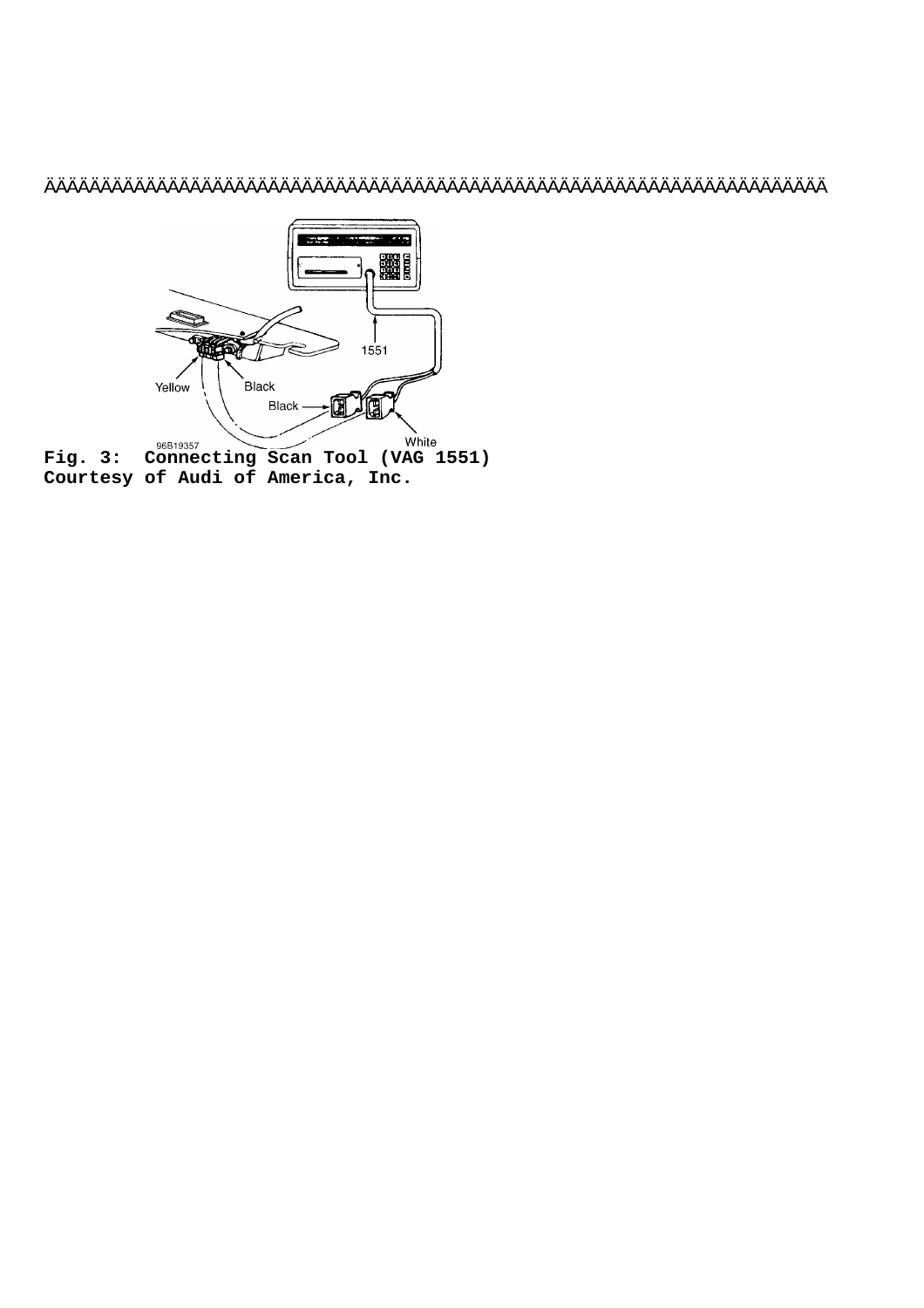|                     | Voltage measurement - switch multimeter to 20V measuring range |                                                                                |                                                                       |                           |                                                                                                                                                                                                    |  |  |
|---------------------|----------------------------------------------------------------|--------------------------------------------------------------------------------|-----------------------------------------------------------------------|---------------------------|----------------------------------------------------------------------------------------------------------------------------------------------------------------------------------------------------|--|--|
| <b>Test</b><br>step | <b>VAG</b><br>1598/20<br>socket                                | <b>Test of</b>                                                                 | • Test conditions<br>- Additional opera-<br>tions                     | <b>Specified</b><br>value | <b>Corrective action</b>                                                                                                                                                                           |  |  |
| $\mathbf{1}$        | $54 + 28$<br>$55 + 34$<br>$55 + 6$                             | Voltage supply to<br><b>TCM-J217-</b>                                          | · Ignition switched on                                                | Approx. B+                | - Check wiring according to<br>wiring diagram<br>- Check wiring from terminals<br>6, 34 and 28 to Ground<br>- Check wiring from terminals<br>54 and 55 to terminal 15 of                           |  |  |
|                     | $54 + 55$                                                      |                                                                                |                                                                       | 0 <sub>V</sub>            | central electric                                                                                                                                                                                   |  |  |
|                     | $26 + 6$<br>$26 + 34$                                          | <b>Battery Positive</b><br>Voltage (B+) (ter-<br>minal 30) for TCM<br>$-J217-$ | • Ignition switched off                                               | Approx. B+                | Check wiring according to<br>$\overline{\phantom{0}}$<br>wiring diagram                                                                                                                            |  |  |
| $\overline{2}$      | $2 + 6$                                                        | Shift lock solenoid<br>-N110-                                                  | · Ignition switched on                                                | Approx. B+                | - Check wiring according to<br>wiring diagram<br>- Check multi-function TR<br>switch -F125- for short circuit<br>- Check shift lock solenoid<br>-N110- for short circuit<br>- Perform test step 17 |  |  |
| $\overline{3}$      | $10 + 6$<br>$10 + 28$                                          | Brake light switch<br>-F-                                                      | · Ignition switched on<br>• Brake pedal not de-<br>pressed            | 0V                        | Check wiring according to<br>$\qquad \qquad -$<br>wiring diagram<br>- Replacing and adjusting<br>brake light switch -F-                                                                            |  |  |
|                     |                                                                |                                                                                | Brake pedal depressed                                                 | Approx. B+                | $\Rightarrow$ Repair Manual, ABS and<br>ABS/EDL OBD; Repair Group<br>01; Adjusting brake light<br>switch -F-                                                                                       |  |  |
| $\overline{4}$      | $9 + 6$<br>$9 + 28$                                            | Voltage supply for<br>cruise control con-<br>trol module -J213-                | · Ignition switched on<br>• Selector lever in D, 4, 3                 | Approx. B+                | - Check wiring from terminal 6<br>and 28 to Ground<br>- Check wiring from terminal 9<br>to terminal 15 of central elec-<br>tric                                                                    |  |  |
|                     |                                                                |                                                                                | • Selector lever in P, R, N,<br>$\overline{2}$                        | Less than 5V              | - Check wiring to cruise control<br>control module -J213-<br>- Perform test step 6                                                                                                                 |  |  |
| 5                   | $18 + 54$                                                      | Kick down switch<br>-F8-                                                       | · Ignition switched on<br>- Depress accelerator<br>pedal to kick down | Approx. B+                | - Check wiring according to<br>wiring diagram<br>- Adjust or replace accelerator<br>pedal cable<br>⇒ Repair Group 20; Adjusting<br>accelerator pedal cable                                         |  |  |
| 6                   | $36 + 34$<br>$36 + 6$<br>$36 + 28$                             | Multi-function TR<br>switch -F125-                                             | · Ignition switched on<br>- Selector lever in P, N or<br>D            | Approx. B+                | - Check multi-function TR<br>switch connector for contact<br>corrosion, replace if neces-                                                                                                          |  |  |
|                     |                                                                |                                                                                | - Selector lever in R, 4, 3<br>and 2                                  | 0V                        | sary<br>- Check wiring according to<br>wiring diagram                                                                                                                                              |  |  |
|                     | $8 + 34$<br>$8 + 6$<br>$8 + 28$                                |                                                                                | · Ignition switched on<br>- Selector lever in R, N or<br>4            | Approx. B+                | - Check voltage supply for<br>multi-function TR switch                                                                                                                                             |  |  |
|                     |                                                                |                                                                                | - Selector lever in P, D, 3<br>and 2                                  | $\overline{0 V}$          | $-F125-$<br>- Replace multi-function TR                                                                                                                                                            |  |  |
|                     | $37 + 34$<br>$37 + 6$                                          |                                                                                | - Selector lever in N, D, 4<br>and 2                                  | Approx. B+                | switch -F125-<br>$\Rightarrow$ Repair Group 38; replacing                                                                                                                                          |  |  |
|                     | $37 + 28$                                                      |                                                                                | - Selector lever in P, R<br>and 3                                     | $\overline{0V}$           | multi-function TR switch<br>$-F125-$                                                                                                                                                               |  |  |
|                     | $9 + 34$<br>$9 + 6$                                            |                                                                                | - Selector lever in D, 4<br>and 3                                     | Approx. B+                |                                                                                                                                                                                                    |  |  |
|                     | $9 + 28$                                                       |                                                                                | Selector lever in P, R, N<br>and 2                                    | $\overline{0 V}$          |                                                                                                                                                                                                    |  |  |

**Fig. 4: Testing TCM Harness & Components Type 01V (1 Of 5) Courtesy of Volkswagen United States,**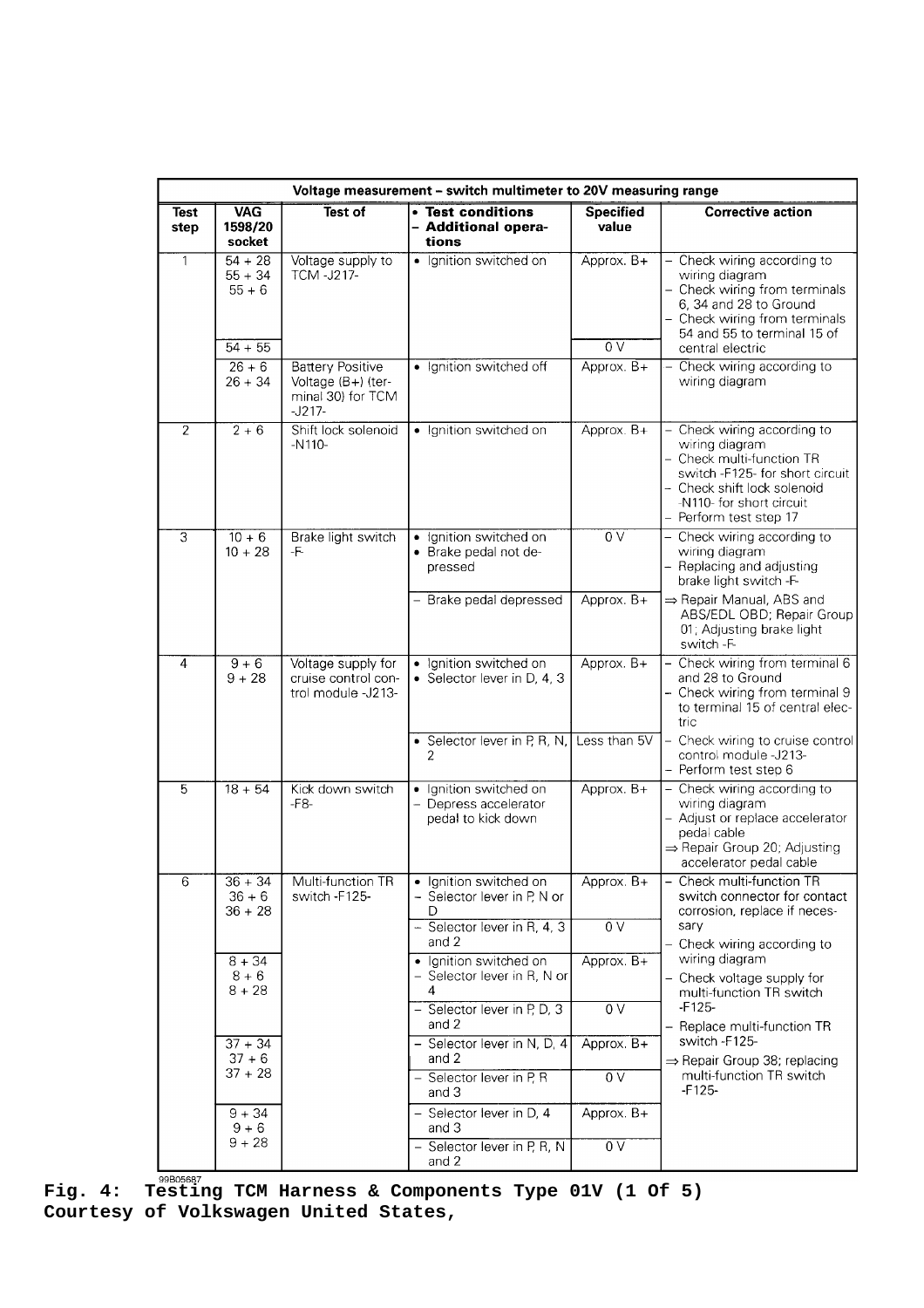|                     | Resistance measurement – switch multimeter to 200 $\Omega$ measuring range |                                       |                                                                                                                             |                                                                    |                                                                                                                                                                   |  |  |
|---------------------|----------------------------------------------------------------------------|---------------------------------------|-----------------------------------------------------------------------------------------------------------------------------|--------------------------------------------------------------------|-------------------------------------------------------------------------------------------------------------------------------------------------------------------|--|--|
| <b>Test</b><br>step | <b>VAG</b><br>1598/20<br>socket                                            | Test of                               | • Test conditions<br>- Additional opera-<br>tions                                                                           | <b>Specified</b><br>value                                          | <b>Corrective action</b>                                                                                                                                          |  |  |
| 7                   | $36 + 8$                                                                   | Multi-function<br>switch -F125-       | Ignition switched off<br>Selector lever in N<br>Selector lever in P, R, D,<br>4, 3, 2                                       | Less than 20<br>Ω<br>Infinite $\Omega^{1)}$                        | - Check multi-function switch<br>connector for contact corro-<br>sion, replace if necessary                                                                       |  |  |
|                     | $37 + 9$                                                                   |                                       | Ignition switched off<br>Selector lever in D and<br>4<br>Fuse 31 disconnected <sup>2)</sup><br>- Selector lever in P, R, N, | Less than 20<br>Ω<br>Infinite $\Omega^D$                           | Check wiring according to<br>wiring diagram<br>Replace multi-function TR<br>switch -F125-<br>$\Rightarrow$ Repair Group 38; replacing<br>multi-function TR switch |  |  |
|                     | $37 + 36$                                                                  |                                       | 3 and 2<br>· Ignition switched off<br>- Selector lever in N and<br>D<br>Selector lever in P, R, 4,<br>3 and 2               | Less than 20<br>Ω<br>Infinite $\Omega^{\mathrm{I}}$                | $-F125-$                                                                                                                                                          |  |  |
| 8                   | $6 + 34$<br>$28 + 34$<br>$34 +$<br>battery<br>Ground                       | TCM-J217- Ground<br>connection        | · Ignition switched off                                                                                                     | Less than 1<br>Ω<br>Less than 1<br>Ω                               | Check wiring according to<br>wiring diagram                                                                                                                       |  |  |
| $\overline{9}$      | $52 + 53$                                                                  | Voltage supply for<br>solenoid valves | · Ignition switched off                                                                                                     | Less than 1<br>Ω                                                   | - Check wiring according to<br>wiring diagram<br>- Check wiring harness for<br>transmission                                                                       |  |  |
| 10                  | $52 + 30$<br>$30 + 34$                                                     | Solenoid valve 1<br>-N88-             | · Ignition switched off                                                                                                     | $\overline{25}$ to 35 $\overline{\Omega}$<br>Infinite $\Omega^{1}$ | - Check wiring according to<br>wiring diagram<br>Replace wiring harness for<br>transmission or replace valve<br>body                                              |  |  |
| $\overline{11}$     | $52 + 33$<br>$33 + 34$                                                     | Solenoid valve 2<br>-N89-             | • Ignition switched off                                                                                                     | $25$ to 35 $\Omega$<br>Infinite $\Omega^{1}$                       | ⇒ Repair Group 38; Removing<br>and installing valve body                                                                                                          |  |  |
| 12                  | $52 + 32$<br>$32 + 34$                                                     | Solenoid valve 3<br>-N90-             | · Ignition switched off                                                                                                     | $25$ to 35 $\Omega$<br>Infinite $\Omega^{1}$                       |                                                                                                                                                                   |  |  |
| 13                  | $52 + 5$<br>$5 + 34$                                                       | Solenoid valve 4<br>$-N91-$           | · Ignition switched off                                                                                                     | $6 \text{ to } 8 \Omega$<br>Infinite $\Omega^{1}$                  |                                                                                                                                                                   |  |  |
| 14                  | $52 + 1$<br>$1 + 34$                                                       | Solenoid valve 5<br>$-N92-$           | · Ignition switched off                                                                                                     | $6$ to $8$ $\Omega$<br>Infinite $\Omega^{1}$                       | Check wiring according to<br>wiring diagram<br>Replace wiring harness for                                                                                         |  |  |
| 15                  | $52 + 29$<br>$29 + 34$                                                     | Solenoid valve 6<br>$-N93-$           | · Ignition switched off                                                                                                     | $6$ to $8$ $\Omega$<br>Infinite $\Omega^{1}$                       | transmission or replace valve<br>body                                                                                                                             |  |  |
| 16                  | $\sqrt{52 + 4}$<br>$4 + 34$                                                | Solenoid valve 7<br>-N94-             | • Ignition switched off                                                                                                     | $6$ to $8$ $\Omega$<br>Infinite $\Omega^{\rm D}$                   | $\Rightarrow$ Repair Group 38; Removing<br>and installing valve body                                                                                              |  |  |
| $\overline{17}$     | $18 + 34$                                                                  | Shift lock solenoid<br>-N110-         | Ignition switched off<br>$\bullet$<br>Selector lever in "P"                                                                 | 14 to 28 $\Omega$                                                  | Check wiring according to<br>wiring diagram<br>- Replace shift lock solenoid<br>$-N110-$<br>$\Rightarrow$ Repair Group 37; Servicing<br>selector mechanism        |  |  |
| 18                  | $18 + 34$                                                                  | Kick down switch<br>$-F8-3$           | Ignition switched off<br>• Accelerator pedal not<br>depressed                                                               | Infinite $\Omega^{1}$                                              | Check wiring according to<br>-<br>wiring diagram<br>- Adjust accelerator pedal                                                                                    |  |  |
|                     |                                                                            |                                       | Depress accelerator<br>pedal as far as kick<br>down                                                                         | less than 1.5<br>Ω                                                 | cable or replace<br>⇒ Repair Group 20                                                                                                                             |  |  |

<sup>1)</sup> Switch multimeter to highest  $\Omega$  range

<sup>3)</sup> Not for TDI engines

<sup>2)</sup> Fuse for voltage supply of multi-function TR switch -F125-

Fig. 5: Testing TCM Harness & Components Type 01V (2 Of 5) **Courtesy of Volkswagen United States,**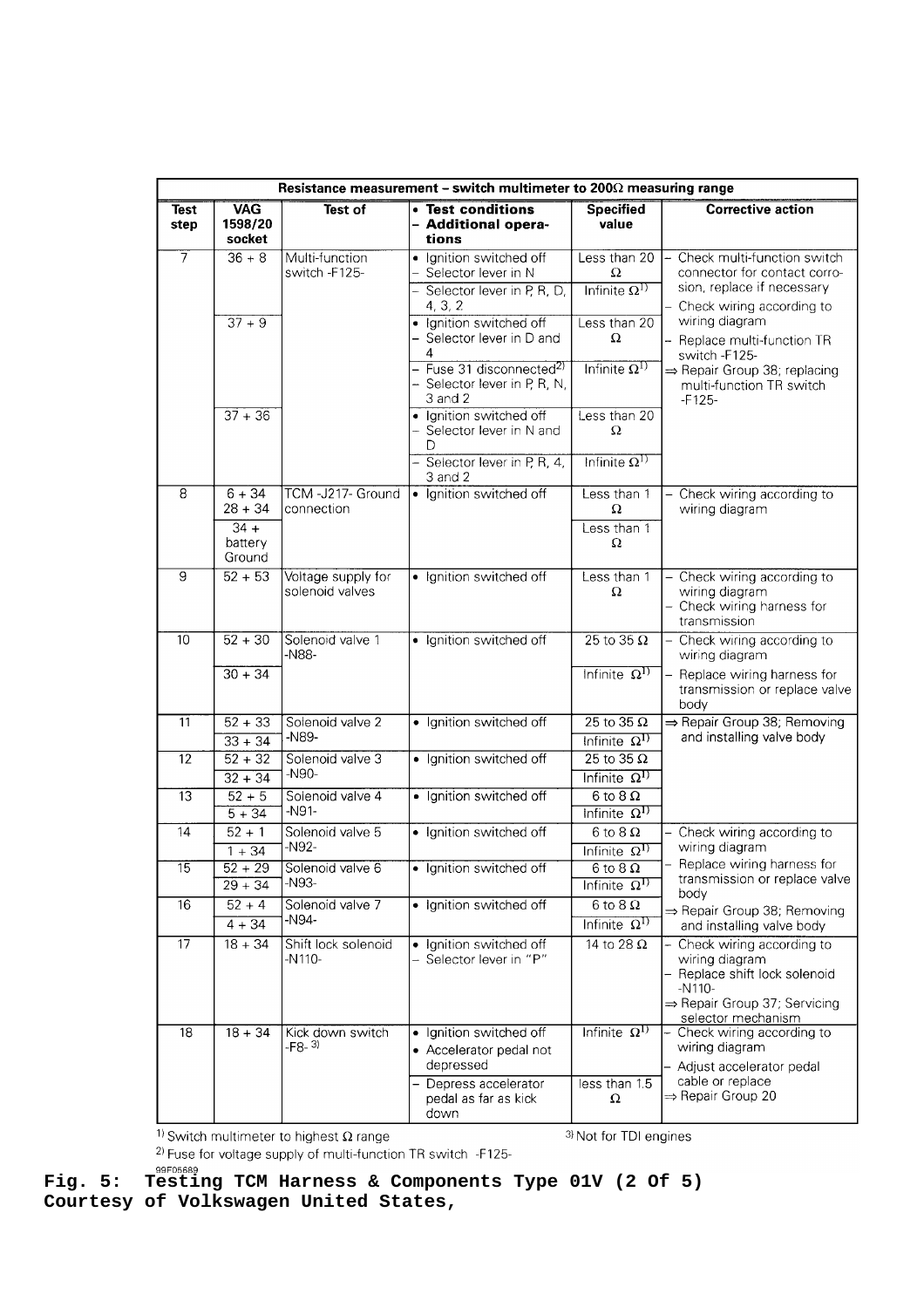|                     | Resistance measurement – switch multimeter to $20K\Omega$ measuring range |                                                 |           |                                                   |                           |                                                                                        |  |
|---------------------|---------------------------------------------------------------------------|-------------------------------------------------|-----------|---------------------------------------------------|---------------------------|----------------------------------------------------------------------------------------|--|
| <b>Test</b><br>step | <b>VAG</b><br>1598/20<br>socket                                           | <b>Test of</b>                                  |           | • Test conditions<br>- Additional opera-<br>tions | <b>Specified</b><br>value | <b>Corrective action</b>                                                               |  |
| $\overline{19}$     | $14 + 42$                                                                 | Transmission ve-<br>hicle speed sensor<br>-G38- |           | • Ignition switched off                           |                           | Check wiring according to<br>wiring diagram                                            |  |
|                     |                                                                           |                                                 |           | min.                                              | $0.8$ K $\Omega$          | Replace transmission vehicle<br>speed sensor -G38- $\Rightarrow$ Page<br>01-24, Fig. 9 |  |
|                     |                                                                           |                                                 |           | max.                                              | $1.2 K \Omega$            | $\Rightarrow$ Repair Group 38; Removing<br>and installing valve body                   |  |
|                     | $14 + 34$                                                                 |                                                 |           |                                                   | Infinite $\Omega^{1)}$    |                                                                                        |  |
|                     | $14 + 54$<br>$42 + 54$                                                    |                                                 |           |                                                   |                           |                                                                                        |  |
|                     | $42 + 34$                                                                 |                                                 |           |                                                   |                           |                                                                                        |  |
|                     | $15 + 34$<br>$15 + 54$                                                    | Shielding for -G38-                             | $\bullet$ | Ignition switched off                             | Infinite $\Omega^{1}$     | Check wiring according to<br>wiring diagram                                            |  |
| 20                  | $16 + 44$                                                                 | Sensor for trans-<br>mission RPM<br>-G182-      |           | · Ignition switched off                           |                           | Check wiring according to<br>wiring diagram                                            |  |
|                     |                                                                           |                                                 |           | min.                                              | 230 K $\Omega$            | Replace sensor for transmis-<br>sion RPM -G182-                                        |  |
|                     |                                                                           |                                                 |           | max.                                              | $300 K\Omega$             | $\Rightarrow$ Repair Group 38; Removing<br>and installing valve body                   |  |
|                     | $44 + 34$                                                                 |                                                 |           |                                                   | Infinite $\Omega^{1}$     |                                                                                        |  |
|                     | $44 + 54$<br>$16 + 54$                                                    |                                                 |           |                                                   |                           |                                                                                        |  |
|                     | $16 + 34$                                                                 |                                                 |           |                                                   |                           |                                                                                        |  |
|                     | $23 + 34$<br>$23 + 54$                                                    | Shielding for -G38-                             | $\bullet$ | Ignition switched off                             | Infinite $\Omega^{1}$     | Check wiring according to<br>wiring diagram                                            |  |

<sup>1)</sup> Switch multimeter to highest  $\Omega$  range

Fig. 6: Testing TCM Harness & Components Type 01V (3 Of 5) **Courtesy of Volkswagen United States,**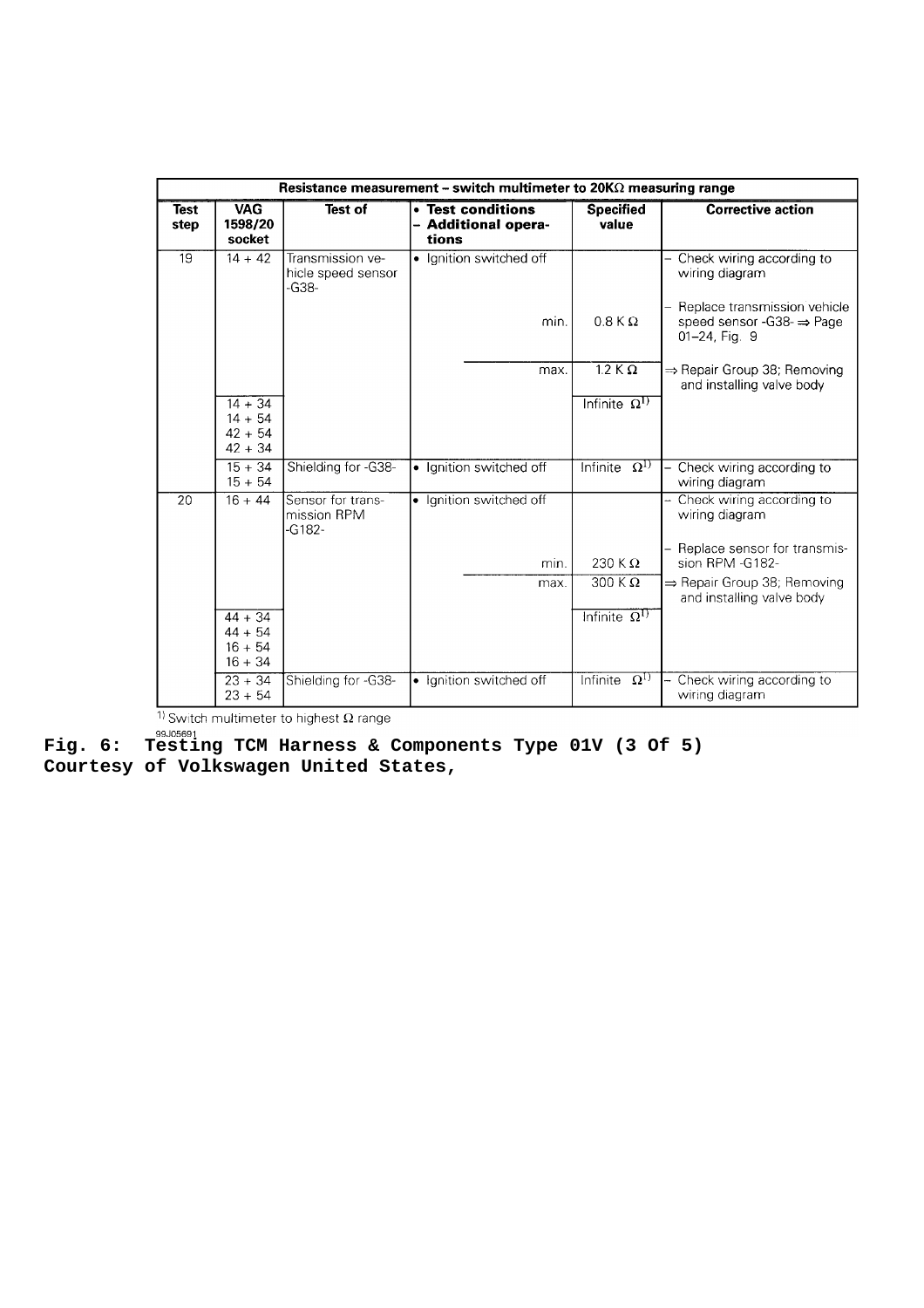|                     | Resistance measurement - switch multimeter to $2M\Omega$ measuring range |                                                   |                                                         |                               |                                                                                                                           |  |
|---------------------|--------------------------------------------------------------------------|---------------------------------------------------|---------------------------------------------------------|-------------------------------|---------------------------------------------------------------------------------------------------------------------------|--|
| <b>Test</b><br>step | <b>VAG</b><br>1598/20<br>socket                                          | Test of                                           | • Test conditions<br><b>Additional opera-</b><br>tions  | <b>Specified</b><br>value     | <b>Corrective action</b>                                                                                                  |  |
| 21                  | $21 + 22$                                                                | Transmission fluid<br>temperature sensor<br>-G93- | · Ignition switched off                                 |                               | Check wiring according to<br>wiring diagram                                                                               |  |
|                     |                                                                          |                                                   | • ATF temperature                                       |                               | Check wiring harness for<br>transmission, replace if nec-<br>essary                                                       |  |
|                     |                                                                          |                                                   | approx. 20 °C                                           | approx. 0.83<br>$K\Omega^{2}$ | -G93- is integrated in wiring har-<br>ness (in transmission).                                                             |  |
|                     |                                                                          |                                                   | approx. 60° C                                           | approx. 1.28<br>$K\Omega^{2}$ | ⇒ Repair Group 38; Removing<br>and installing valve body                                                                  |  |
|                     |                                                                          |                                                   | approx. 120° C                                          | approx. 1.88<br>$K\Omega^{2}$ |                                                                                                                           |  |
|                     | $21 + 34$<br>$22 + 28$                                                   |                                                   | Ignition switched off                                   | Infinite $\Omega^{1)}$        |                                                                                                                           |  |
|                     | $21 + 54$<br>$22 + 54$                                                   |                                                   |                                                         | Infinite $\Omega^{1}$         |                                                                                                                           |  |
| 22                  | $41 + 28$<br>$41 + 34$                                                   | Wiring to ECM<br>(throttle position)              | · Ignition switched off<br>• ECM disconnected           | Infinite $\Omega^{1}$         | - Check wiring according to<br>wiring diagram                                                                             |  |
|                     | $41 + 55$                                                                |                                                   |                                                         |                               |                                                                                                                           |  |
|                     | $41 + xx^{3}$                                                            |                                                   |                                                         | Less than 1.5<br>Ω            |                                                                                                                           |  |
| 23                  | $35 + 28$<br>$35 + 34$                                                   | Wiring to ECM<br>(consumption sig-<br>nal)        | • Ignition switched off<br>• ECM disconnected           | More than 40<br>KΩ            | Check wiring according to<br>wiring diagram                                                                               |  |
|                     | $35 + xx^{3}$                                                            |                                                   |                                                         | Less than 1.5<br>Ω            |                                                                                                                           |  |
|                     | $35 + 34$<br>$35 + 28$                                                   |                                                   | Ignition switched on<br>$\bullet$<br>• ECM disconnected | More than 5<br>V              |                                                                                                                           |  |
| 24                  | $40 + 28$<br>$40 + 34$                                                   | Wiring to ECM (en-<br>gine RPM)                   | • Ignition switched off<br>• ECM disconnected           | $1580$ K $\Omega$             | - Check wiring according to<br>wiring diagram                                                                             |  |
|                     |                                                                          |                                                   |                                                         |                               | - Check on-board computer                                                                                                 |  |
|                     | $40 + xx^{3}$                                                            |                                                   |                                                         | Less than $1.5$<br>Ω          | $\Rightarrow$ Repair Manual, Electrical<br>system, Repair Group 01; On<br>Board Diagnostic (OBD) of<br>instrument cluster |  |
| 25                  | $20 + 28$<br>$20 + 34$<br>$20 + 55$                                      | Wiring to ECM (tor-<br>que reduction)             | Ignition switched off<br>• ECM disconnected             | Infinite $\Omega^{1}$         | Check wiring according to<br>wiring diagram                                                                               |  |
|                     | $20 + xx^{3}$                                                            |                                                   |                                                         | Less than 1.5<br>Ω            |                                                                                                                           |  |
| 26                  | $51 + 28$<br>$51 + 34$<br>$51 + 55$                                      | Wiring to ECM<br>(change up/down<br>signal)       | • Ignition switched off<br>• ECM disconnected           | Infinite $\Omega^{1}$         | Check wiring according to<br>wiring diagram                                                                               |  |
|                     | $51 + xx^{3}$                                                            |                                                   |                                                         | Less than 1.5<br>Ω            |                                                                                                                           |  |

<sup>1)</sup> Switch multimeter to highest  $\Omega$  range<br><sup>2)</sup> Permissible tolerance:  $\pm$  0.1 K $\Omega$ <br><sup>3)</sup> Terminal assignment on ECM

Fig. 7: **Testing TCM Harness & Components Type 01V (4 Of 5) Courtesy of Volkswagen United States,**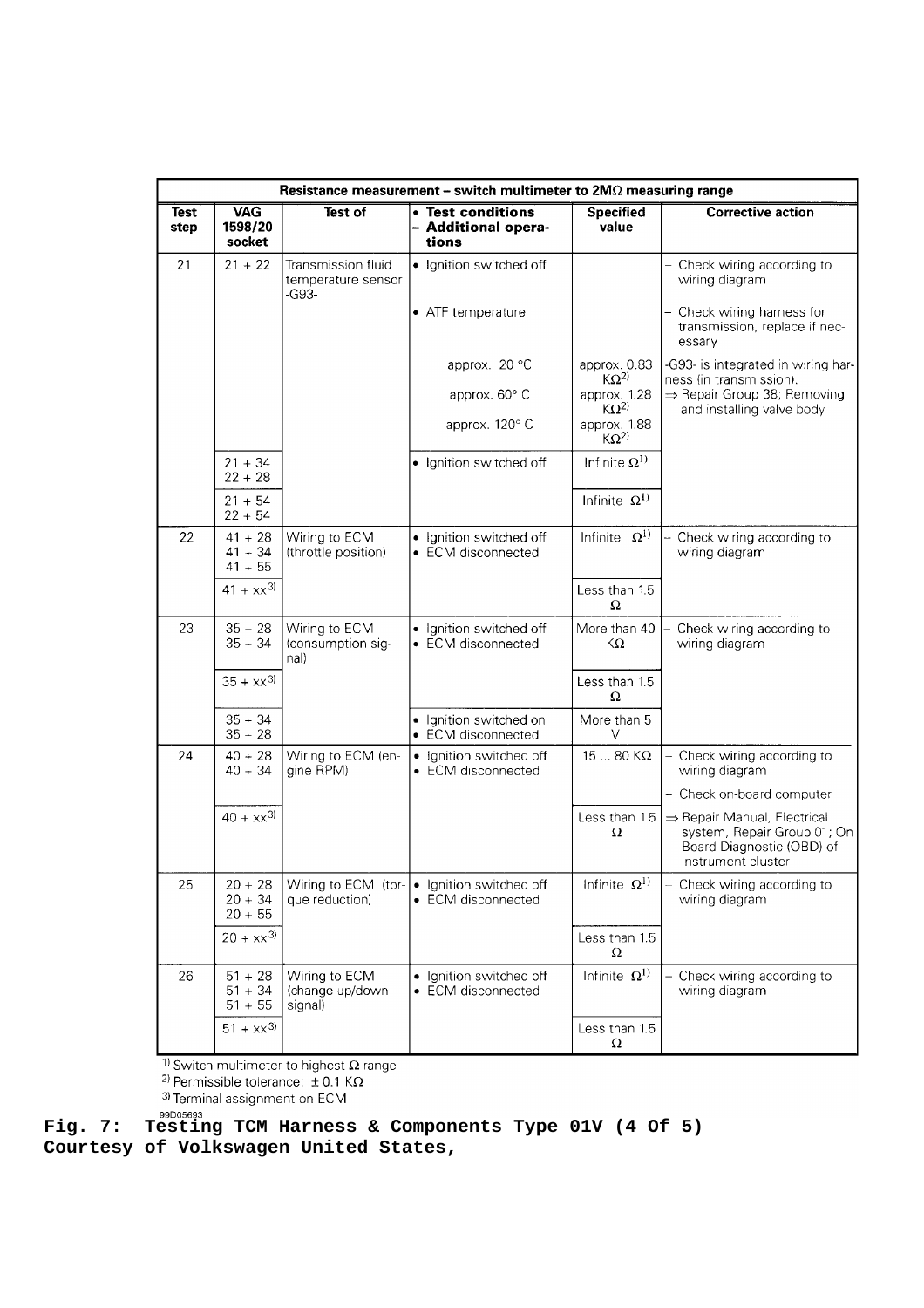| Voltage measurement - switch multimeter to 20V measuring range |                                 |                                                                   |                                                                        |                           |                                                                                                                           |  |  |
|----------------------------------------------------------------|---------------------------------|-------------------------------------------------------------------|------------------------------------------------------------------------|---------------------------|---------------------------------------------------------------------------------------------------------------------------|--|--|
| Test<br>step                                                   | <b>VAG</b><br>1598/20<br>socket | Test of                                                           | • Test conditions<br><b>Additional opera-</b><br>tions                 | <b>Specified</b><br>value | <b>Corrective action</b>                                                                                                  |  |  |
| 27                                                             | $13 + 54$<br>$13 + 55$          | Tiptronic switch<br>$-F189-$<br>Tiptronic recogni-<br>tion signal | • Ignition switched off<br>- Selector lever not in<br>Tiptronic gate   | Less than $1.5$ $-$<br>V  | Check wiring according to<br>wiring diagram<br>If necessary replace Tiptronic<br>switch -F189- (printed cir-<br>cuit) $1$ |  |  |
|                                                                |                                 |                                                                   | • Ignition switched on<br>- Selector lever in Tip-<br>tronic gate      | Approx. $B+$              | $\Rightarrow$ Repair Group 37; Servicing<br>selector mechanism                                                            |  |  |
| 28                                                             | $46 + 54$<br>$46 + 55$          | Tiptronic switch -<br>F189-                                       | • Ignition switched on<br>- Selector lever in Tip-<br>tronic gate      |                           | Less than 1 V The driver can select any de-<br>sired gear manually with the<br>change up and change down<br>switches.     |  |  |
|                                                                |                                 | Change up/down<br>signal                                          | Ignition switched on<br>$\bullet$<br>- Change up switch acti-<br>vated | Approx. $B+$              | Check wiring according to<br>wiring diagram                                                                               |  |  |
|                                                                | $47 + 54$<br>$47 + 55$          |                                                                   | • Ignition switched on<br>Selector lever in Tip-<br>tronic gate        |                           | Less than 1 V $ -$ If necessary replace Tiptronic<br>switch -F189- (printed cir-<br>$cut$ <sup>1)</sup>                   |  |  |
|                                                                |                                 |                                                                   | • Ignition switched on<br>Change down switch<br>activated              | Approx. $B+$              | ⇒ Repair Group 37; Servicing<br>selector mechanism                                                                        |  |  |

**Fig. 8: Testing TCM Harness & Components Type 01V (5 Of 5)**<br>Fig. 8: Testing TCM Harness & Components Type 01V (5 Of 5)

**Courtesy of Volkswagen United States,**

 **WIRING DIAGRAMS**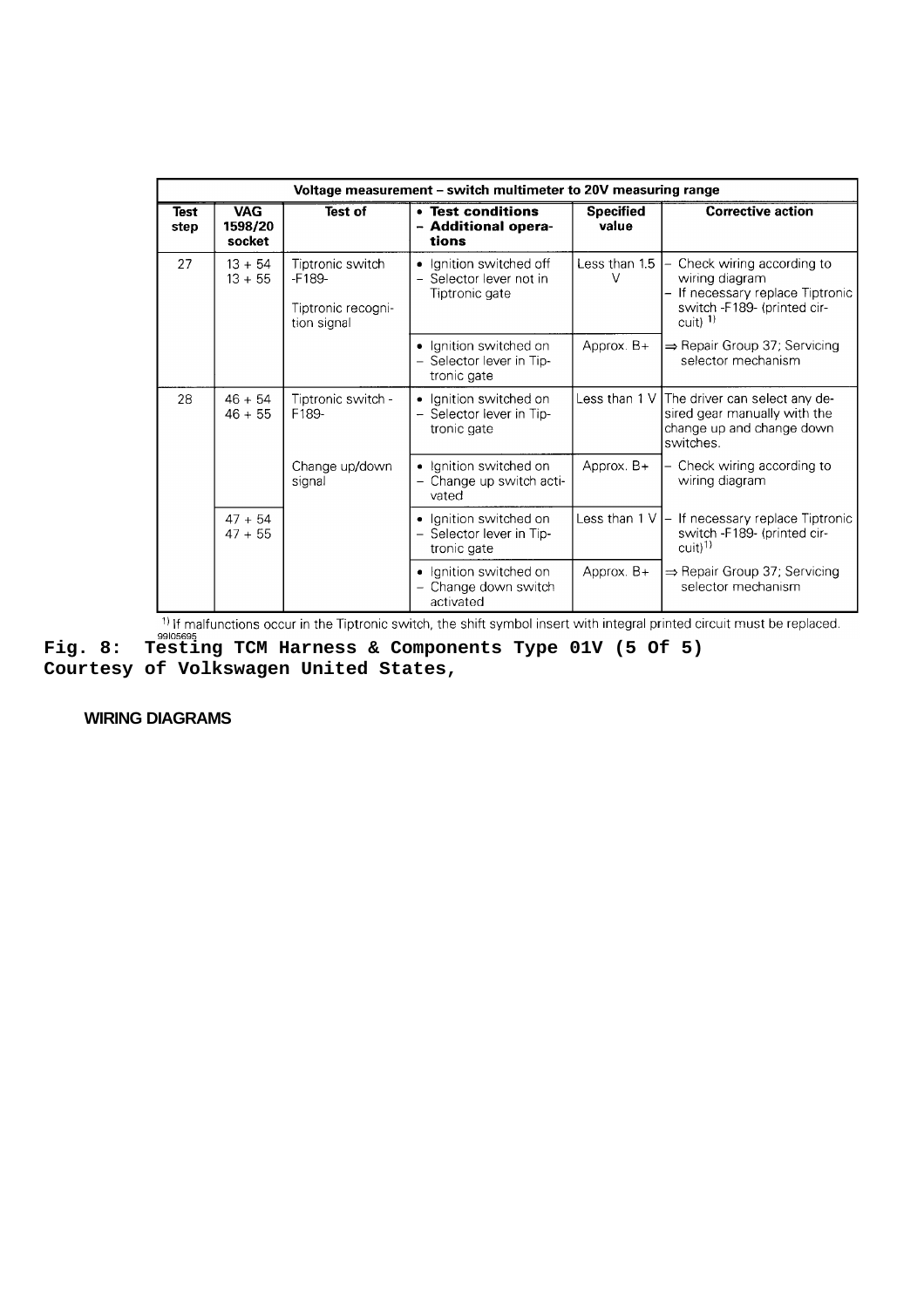

**Fig. 9: Transmission Wiring Diagram (1998 Passat 1.8L)**



**Fig. 10: Transmission Wiring Diagram (1998 Passat 2.8L)**